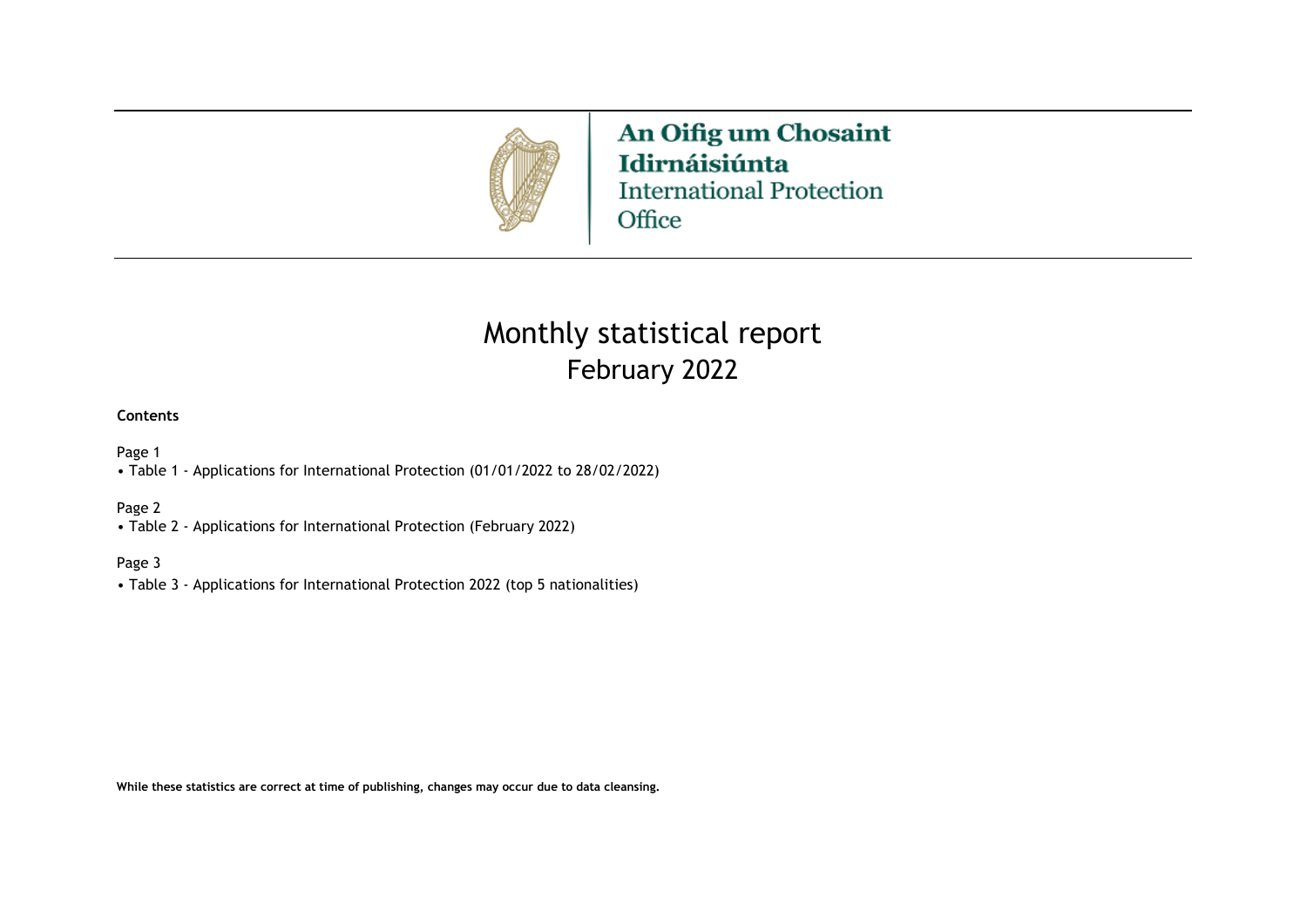## **Table 1 - Applications for International Protection (01/01/2022 - 28/02/2022)**

| <b>Applications</b>                                    | 2022  |
|--------------------------------------------------------|-------|
| Applications for International Protection              | 1,143 |
| <b>Total applications for International Protection</b> | 1,143 |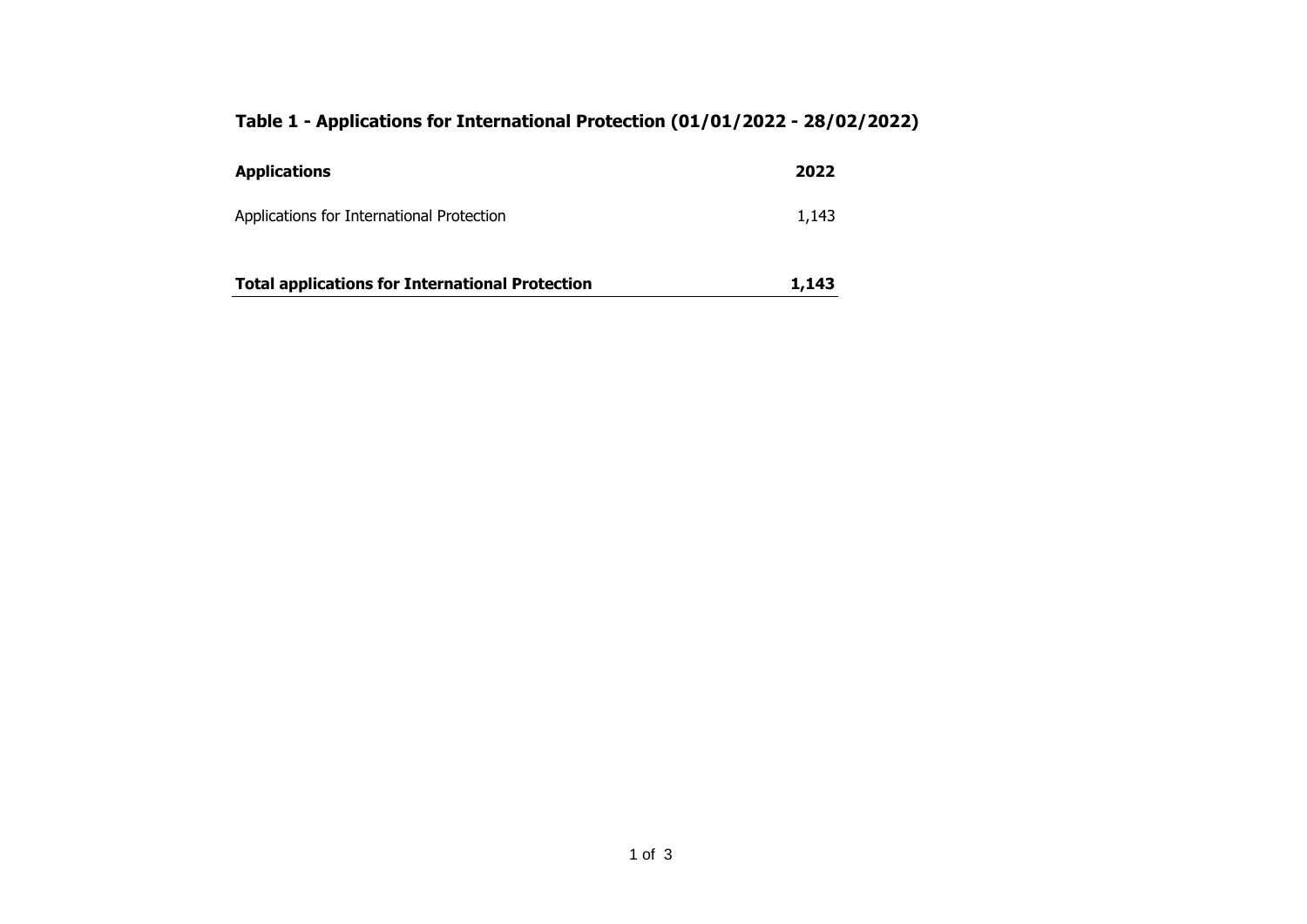### **Table 2 - Applications for International Protection (February 2022)**

| <b>Total applications for International Protection</b>            | 751 |
|-------------------------------------------------------------------|-----|
| Subsequent applications for International Protection (section 22) |     |
| Relocated applicants                                              |     |
| Applications for International Protection made in the State       | 730 |